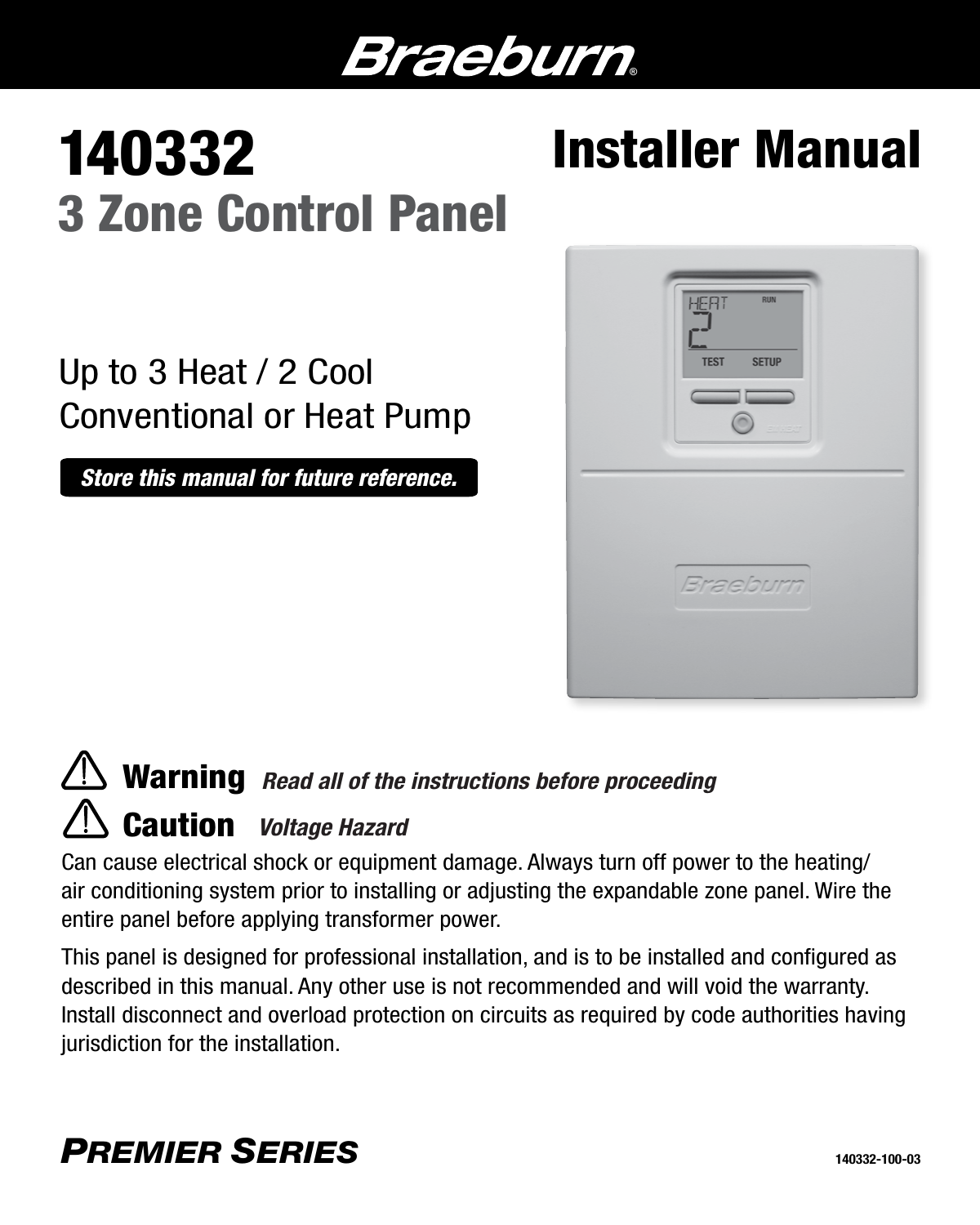# Table of Contents

# **Specifications**

#### Storage temperature:  $-40^{\circ}-167^{\circ}$ F ( $-40^{\circ}-75^{\circ}$ C)

Operating temperature:  $-22^{\circ}-167^{\circ}F$  ( $-30^{\circ}-75^{\circ}C$ )

#### Voltage:

24 VAC, Nominal 60Hz 18-30 VAC Maximum

#### Operating humidity: 5–95% RH

Panel Power: 6 VA @ 24 VAC

Current Draw Max: 100 VA @ 24 VAC

Current Draw Per Zone:

### Protection:

Electronic self resetting current limiting for panel power and damper zones

#### Configuration:

Heat Pump equipment up to 3 Heating Stages and 2 Cooling Stages

Conventional equipment up to 2 Heating Stages and 2 Cooling Stages

Maximum Zones: 3 Zones Maximum

## Dimensions:

See Figure 1

#### *Figure 1*

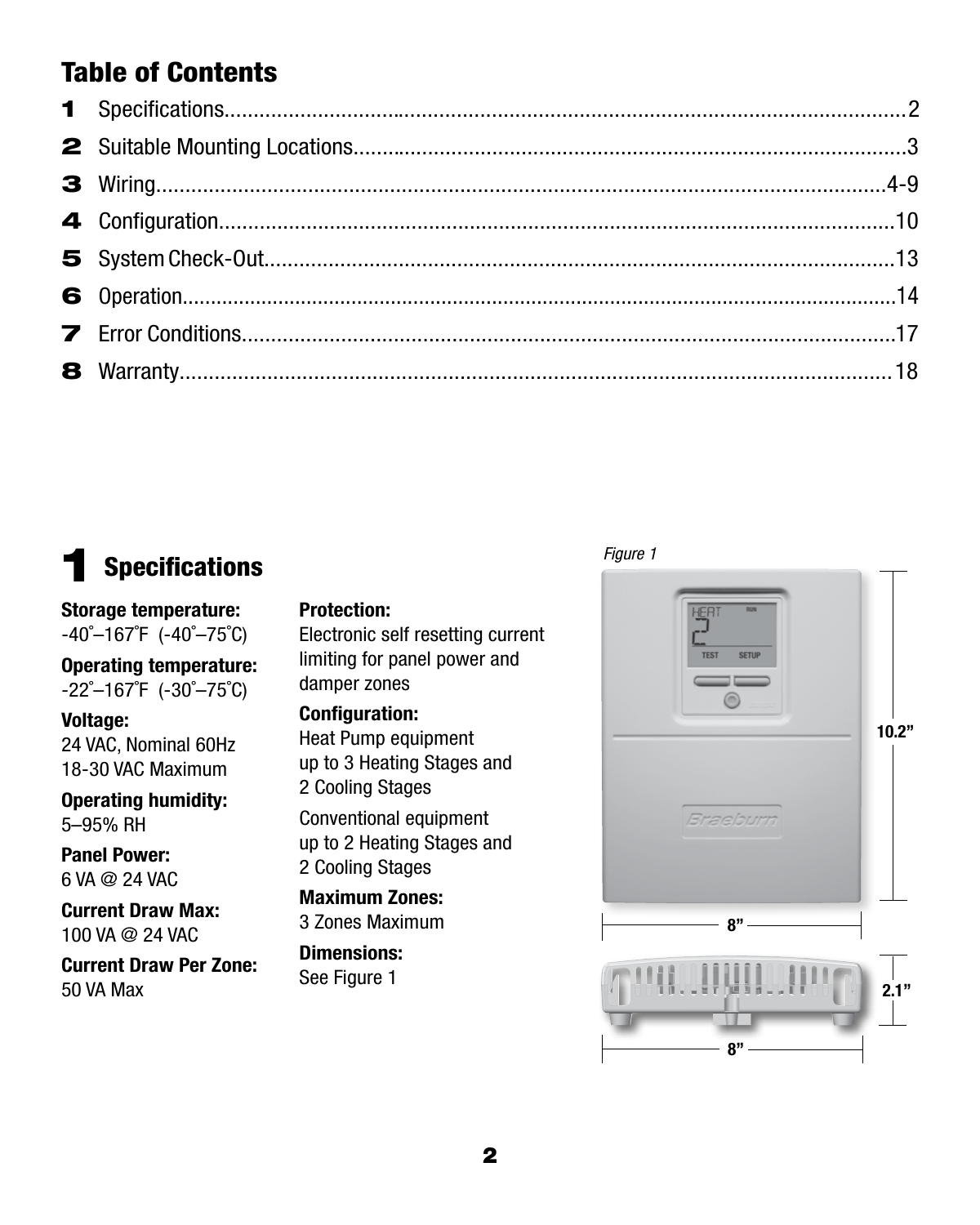# 2 Suitable Mounting Locations

Mount the Zone Panel near the HVAC equipment. The panel can be mounted in any orientation on a wall, stud, roof truss, or the return-air plenum. For appearance, mount the panel level. Remove the panel cover and use the base as a template to drill mounting holes (see Figure 2). Attach the panel with appropriate screws. Use mounting anchors as needed for drywall or plaster installations.



*Figure 2*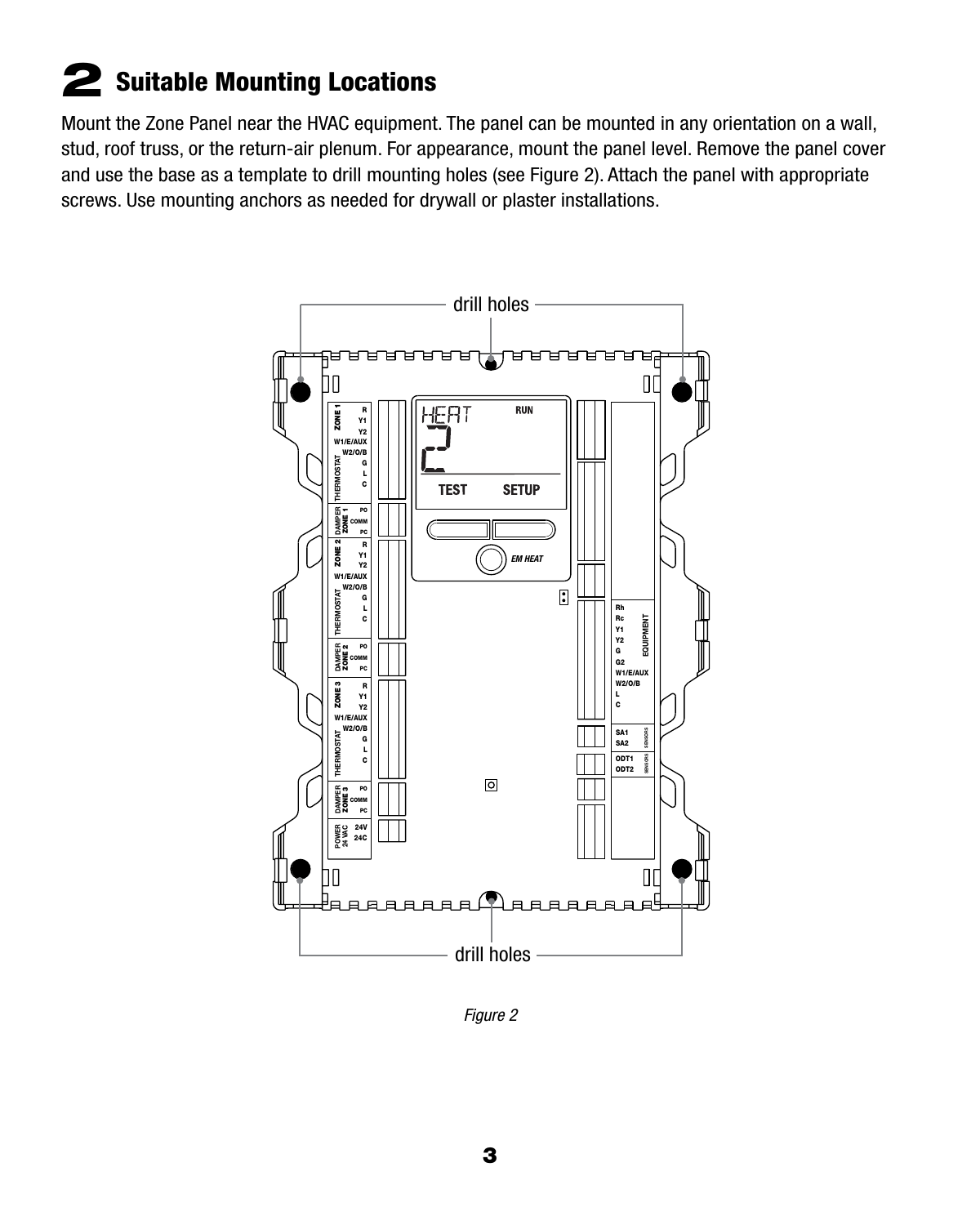# $\bf{3}$  Wiring the Panel

Always turn off power to the heating/air conditioning system prior to installing or adjusting the Zone Panel. Wire the entire panel before applying transformer power. Use the following general wiring instructions for all systems. Specific wiring will vary depending on the equipment and type of system (conventional or heat pump). *NOTE: Up to 2 wires can be inserted into each terminal. To release wires, press down on top of wiring terminal and gently pull out wire(s).*

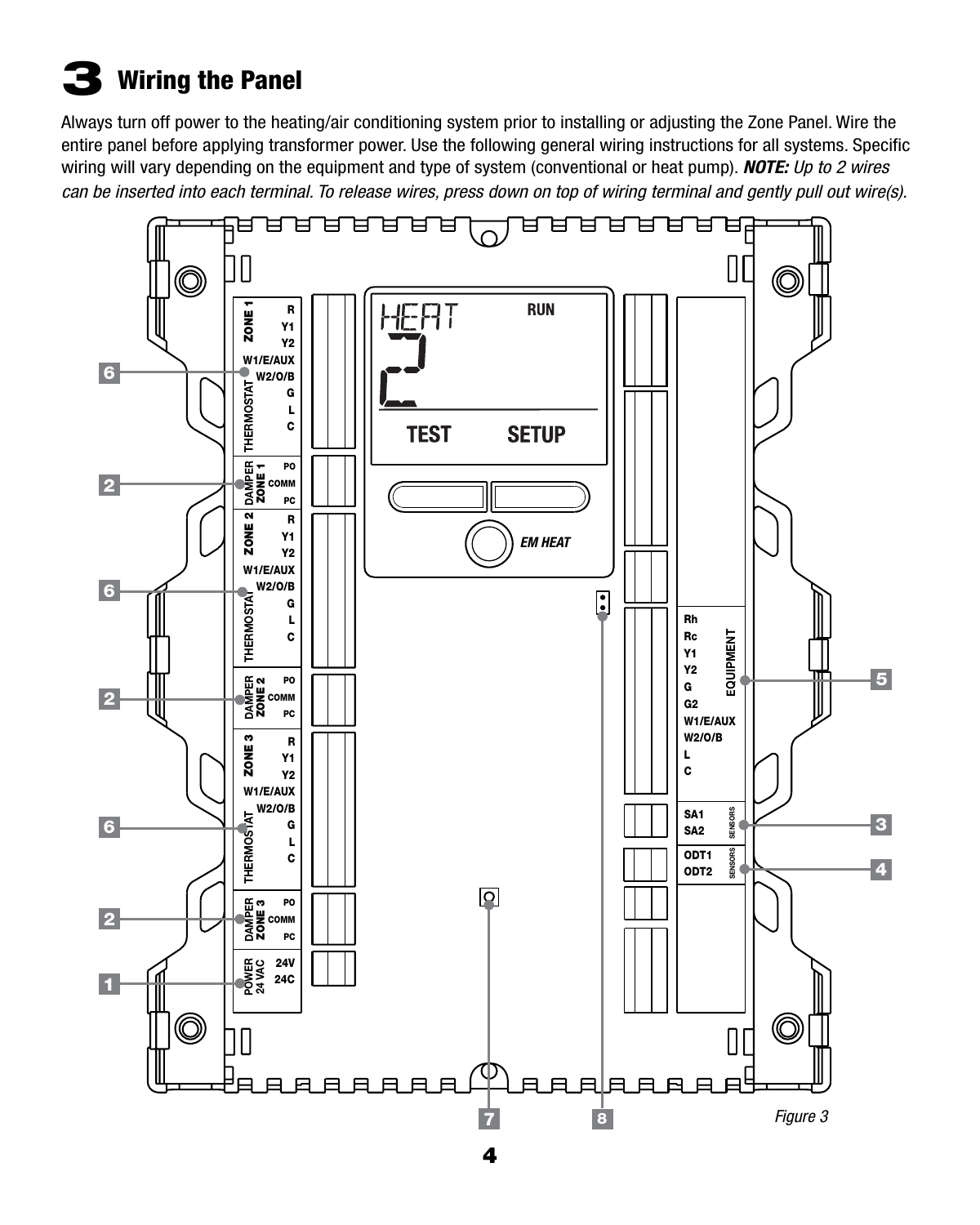## ZONE PANEL WIRING TERMINALS

|                                           | <b>Terminal</b>            | Qty.         | <b>Function</b> | <b>Description</b>                                                                                |
|-------------------------------------------|----------------------------|--------------|-----------------|---------------------------------------------------------------------------------------------------|
| <b>PANEL</b><br>$\blacksquare$            | 24V                        | 1            | <b>INPUT</b>    | 24 VAC Transformer Power 100 VA Maximum                                                           |
| <b>POWER</b>                              | 24 <sub>C</sub>            | 1            | <b>INPUT</b>    | 24 VAC Transformer Common                                                                         |
| <b>DAMPERS</b>                            | P <sub>0</sub>             | 3            | <b>OUTPUT</b>   | 24 VAC Power Open Zone Damper Terminal                                                            |
| $\overline{2}$                            | COMM                       | 3            | <b>OUTPUT</b>   | Zone Damper Common Terminal                                                                       |
|                                           | PC                         | 3            | <b>OUTPUT</b>   | 24 VAC Power Close Zone Damper Terminal                                                           |
| <b>SUPPLY</b><br>3                        | SA <sub>1</sub>            | 1            | <b>INPUT</b>    | Optional Plenum Supply Air Sensor Terminal 1 (No Polarity) Model 149156                           |
| <b>AIR</b>                                | SA <sub>2</sub>            | 1            | <b>INPUT</b>    | Optional Plenum Supply Air Sensor Terminal 2 (No Polarity) Model 149156                           |
| <b>OUTDOOR</b><br>$\overline{\mathbf{4}}$ | ODT1                       | 1            | <b>INPUT</b>    | Optional Outdoor Air Sensor Terminal 1 (No Polarity) Model 5490                                   |
| <b>AIR</b>                                | ODT <sub>2</sub>           | 1            | <b>INPUT</b>    | Optional Outdoor Air Sensor Terminal 2 (No Polarity) Model 5490                                   |
| <b>EQUIPMENT</b>                          | <b>Rh</b>                  | 1            | <b>INPUT</b>    | 24 VAC Equipment Transformer Power Connection                                                     |
|                                           | <b>Rc</b>                  | 1            | <b>INPUT</b>    | 24 VAC Cooling Equipment Transformer (Dual Transformer Systems Only)                              |
|                                           | Y1                         | 1            | <b>OUTPUT</b>   | 1st Stage Compressor                                                                              |
|                                           | Y <sub>2</sub>             | 1            | <b>OUTPUT</b>   | 2nd Stage Compressor                                                                              |
|                                           | G                          | $\mathbf{1}$ | <b>OUTPUT</b>   | 1st Stage Fan Control                                                                             |
| 5 <sup>5</sup>                            | G2                         | 1            | <b>OUTPUT</b>   | 2nd Stage Fan Control                                                                             |
|                                           | W1/E/AUX                   | 1            | <b>OUTPUT</b>   | [W1] 1st Stage Conventional Heat [E] Emergency Heat [AUX] Auxiliary Heat                          |
|                                           | W2/0/B                     | 1            | <b>OUTPUT</b>   | [W2] 2nd Stage Conventional Heat                                                                  |
|                                           |                            |              |                 | [O] Cool Active Reversing Valve                                                                   |
|                                           |                            |              |                 | [B] Heat Active Reversing Valve                                                                   |
|                                           | L                          | 1            | <b>INPUT</b>    | <b>System Malfunction Indicator</b>                                                               |
|                                           | C                          | 1            | <b>INPUT</b>    | 24 VAC Transformer Common                                                                         |
| <b>THERMOSTAT</b>                         | $\mathsf R$                | 3            | <b>OUTPUT</b>   | 24 VAC Thermostat Power                                                                           |
|                                           | Y1                         | 3            | <b>INPUT</b>    | 1st Stage Compressor Call                                                                         |
|                                           | <b>Y2</b>                  | 3            | <b>INPUT</b>    | 2nd Stage Compressor Call                                                                         |
| 6                                         | W1/E/AUX                   | 3            | <b>INPUT</b>    | [W1] 1st Stage Conventional Heat Call [E] Emergency Heat Call<br>[AUX] Auxiliary Heat Call        |
|                                           | W2/0/B                     | 3            | <b>INPUT</b>    | [W2] 2nd Stage Conventional Heat Call                                                             |
|                                           |                            |              |                 | [0] Cool Active Reversing Valve Call                                                              |
|                                           |                            |              | <b>INPUT</b>    | [B] Heat Active Reversing Valve Call<br>Fan Call                                                  |
|                                           | G                          | 3            |                 |                                                                                                   |
|                                           | L                          | 3            | <b>OUTPUT</b>   | <b>System Malfunction Indicator</b>                                                               |
|                                           | C                          | 3            | <b>OUTPUT</b>   | 24 VAC Transformer Common                                                                         |
| $\overline{z}$                            | <b>RESET BUTTON</b>        |              |                 | Press once to restart panel<br>Hold for 5 seconds to reset panel and restore all factory defaults |
| 8                                         | Rc/Rh TERMINAL JUMPER (J1) |              |                 | Open jumper for dual transformer installations                                                    |

Note: Wire should be stripped to 3/8 inch minimum.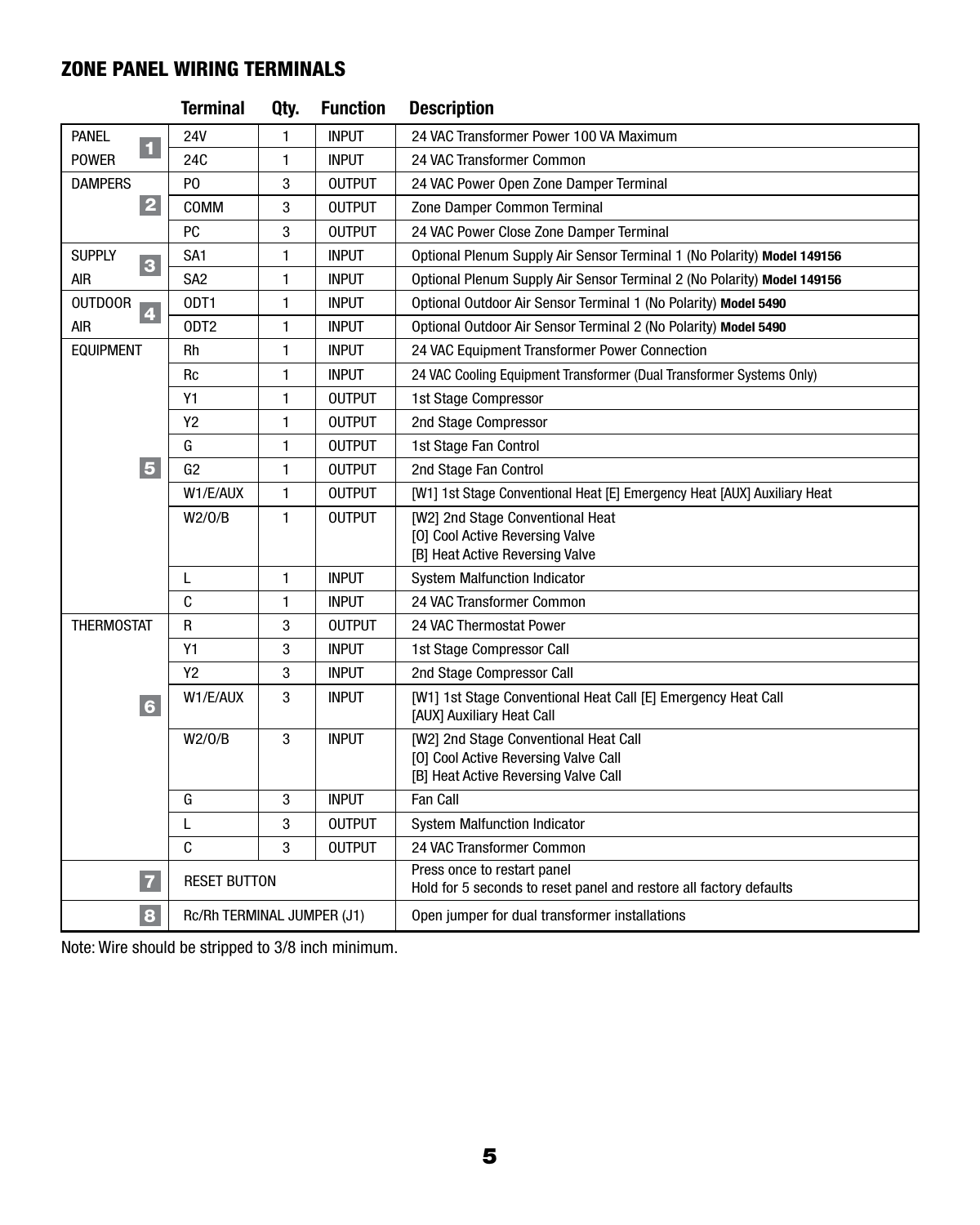# 3.1 Damper Wiring

Always turn off power to the heating/air conditioning system prior to installing or adjusting the zone panel. Wire the entire panel before applying transformer power.

Use the following general wiring instructions for all systems. Specific wiring will vary depending on the equipment and type of system (conventional or heat pump).

Install the system dampers using the instructions provided by the manufacturer. Connect the dampers to the zone panel as shown for either a 2-wire or 3-wire damper. The sum of all dampers powered by the zone panel should not exceed 100 VA at 24 VAC. Use a slave relay if additional damper power is required.

ALWAYS PROVIDE DISCONNECT AND OVERLOAD PROTECTION AS REQUIRED

#### Max. damper VA per Zone 50 VA @ 24 VAC



# 3.2 Thermostat Wiring

Install the system thermostats using the instructions provided by the manufacturer. Connect the thermostats to the zone panel as shown. Do not mix conventional and heat pump thermostats on the same system. You can mix single stage and multi-stage thermostats as long as they are all conventional or heat pump.

ALWAYS PROVIDE DISCONNECT AND OVERLOAD PROTECTION AS REQUIRED

### CONVENTIONAL THERMOSTATS (for use on conventional or heat pump systems)

#### 1 HEAT / 1 COOL

| R  | 24 VAC Power              |
|----|---------------------------|
| W1 | <b>Heat Call</b>          |
| Υ1 | <b>Cooling Call</b>       |
| G  | Fan Call                  |
| C. | 24 VAC Transformer Common |

#### 2 HEAT / 2 COOL

| R              | 24 VAC Power              |
|----------------|---------------------------|
| W <sub>1</sub> | <b>Heat Call Stage 1</b>  |
| <b>W2</b>      | Heat Call Stage 2         |
| Υ1             | Cooling Call Stage 1      |
| Y <sub>2</sub> | Cooling Call Stage 2      |
| G              | Fan Call                  |
| C              | 24 VAC Transformer Common |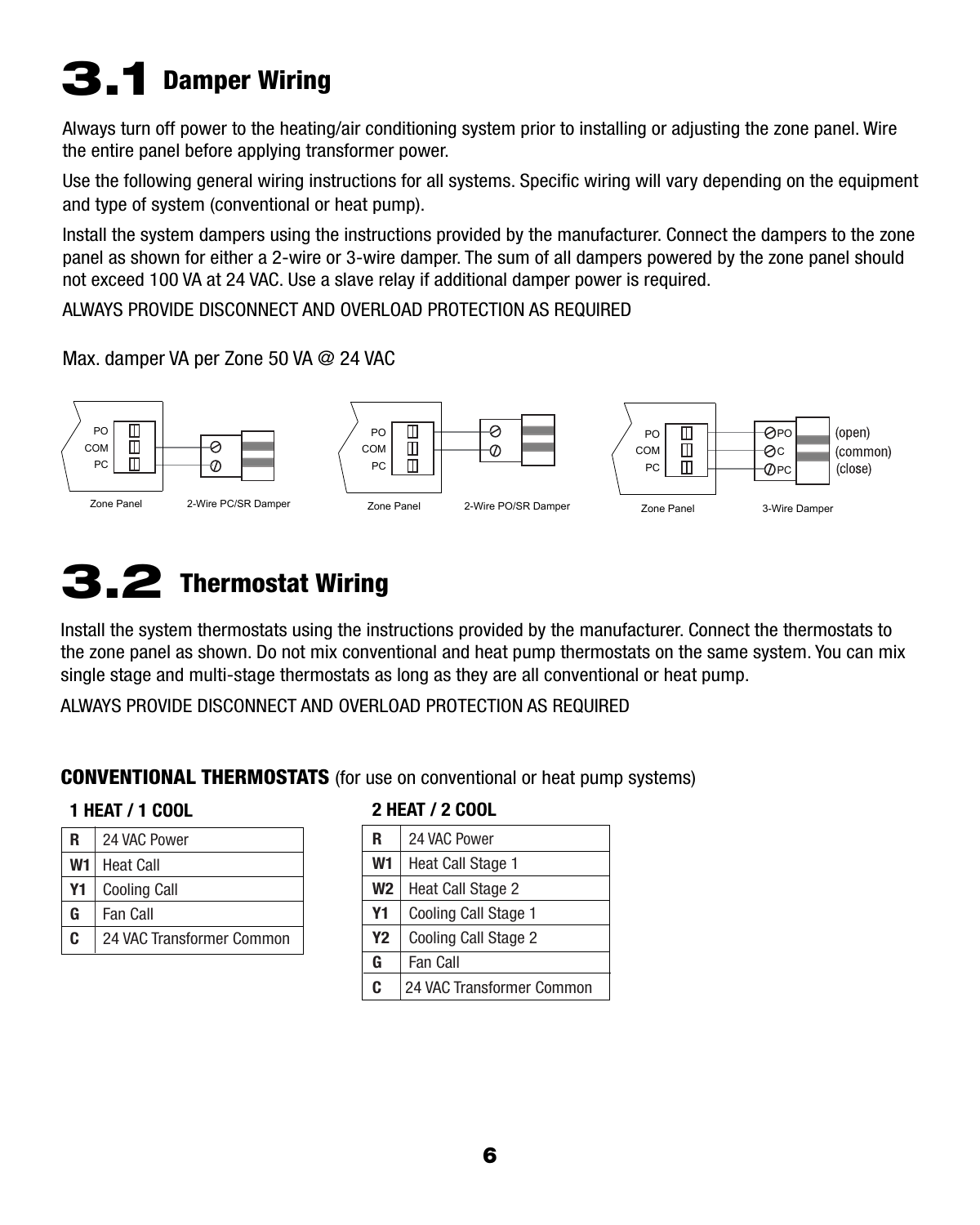# 3.2 Thermostat Wiring

### **HEAT PUMP THERMOSTATS** (for use on heat pump systems only)

### 1 HEAT / 1 COOL - No Auxiliary Heat

| R  | 24 VAC Power                                  |
|----|-----------------------------------------------|
|    | <b>O/B</b>   Changeover Valve <b>[Note 2]</b> |
| Y1 | Compressor Call (1st Stage Heating/Cooling)   |
| G  | Fan Call                                      |
| C  | 24 VAC Transformer Common [Note 1]            |

#### 2 HEAT / 2 COOL - No Auxiliary Heat

| R              | 24 VAC Power                                        |
|----------------|-----------------------------------------------------|
| O/B            | <b>Changeover Valve [Note 2]</b>                    |
| L              | <b>Optional System Fault Monitor</b>                |
| Y1             | Compressor Call Stage 1 (1st Stage Heating/Cooling) |
| Y <sub>2</sub> | Compressor Call Stage 2 (2nd Stage Heating/Cooling) |
| G              | Fan Call                                            |
| C              | 24 VAC Transformer Common [Note 1]                  |

#### 2 HEAT / 1 COOL - With Auxiliary Heat

| R          | 24 VAC Power                                |
|------------|---------------------------------------------|
| 0/B        | <b>Changeover Valve [Note 2]</b>            |
|            | <b>Optional System Fault Monitor</b>        |
| <b>AUX</b> | Auxiliary Heat Relay (2nd Stage Heating)    |
| Y1         | Compressor Call (1st Stage Heating/Cooling) |
| E.         | <b>Emergency Heat Call</b>                  |
| G          | Fan Call                                    |
| C          | 24 VAC Transformer Common [Note 1]          |

#### 3 HEAT / 2 COOL - With Auxiliary Heat

| R          | 24 VAC Power                                |
|------------|---------------------------------------------|
| 0/B        | <b>Changeover Valve [Note 2]</b>            |
| L.         | <b>Optional System Fault Monitor</b>        |
| <b>AUX</b> | Auxiliary Heat Relay (3rd Stage Heating)    |
| Y1         | Compressor Call (1st Stage Heating/Cooling) |
| Y2         | Compressor Call (2nd Stage Heating/Cooling) |
| F          | <b>Emergency Heat Call</b>                  |
| G          | Fan Call                                    |
| c          | 24 VAC Transformer Common [Note 1]          |

#### NOTES

- [1] Wiring to the C terminal is required only for thermostat power.
- [2] O (Cool active) or B (Heat active) must match the zone panel configuration (section 4).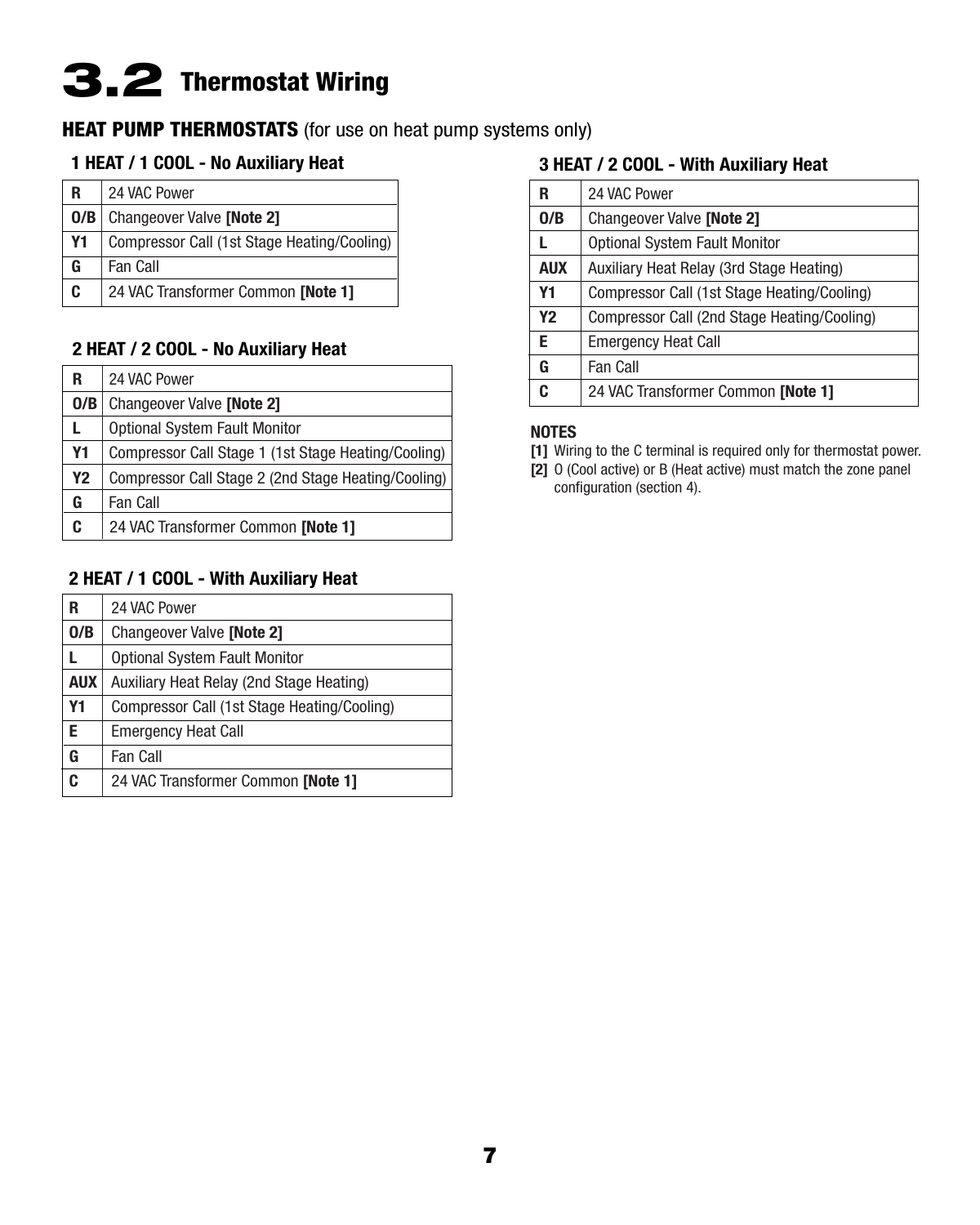# 3.3 Optional Supply Air Sensor Wiring

To provide high/low limit protection, install the optional supply air sensor in the supply air plenum at least 2-3 feet after the heat exchanger and coil. Make sure there are no zone dampers before the supply air sensor. Connect the supply air sensor to the zone panel as shown.

# 3.4 Transformer Wiring

Install the transformer using the instructions provided by the manufacturer. Size the transformer to the damper requirements. The zone panel has built-in, self-resetting fuses. The maximum damper power per panel is 100 VA at 24 VAC. Connect the transformer to the zone panel as shown.

*NOTE: Additional dampers or dampers with a higher current draw will require the use of a separate slave relay.*

ALWAYS PROVIDE DISCONNECT AND OVERLOAD PROTECTION AS REQUIRED

# 3.5 Conventional Equipment Wiring

# *NOTE: For a heat pump system, see Section 3.6.*

Connect a conventional heating system to the zone panel as shown. For a single stage heating and cooling system, the 2nd and 3rd stage connections are not used. For a system using a dual transformer, remove jumper Rc to Rh (see Figure 3, page 4). Make sure the neutrals (common) are connected. ALWAYS PROVIDE DISCONNECT AND OVERLOAD PROTECTION AS REQUIRED

# 1 HEAT / 1 COOL Equipment

*Set Equipment Type to SSC*

| <b>Rh</b> | 24 VAC Power (Heating Transformer)<br>[Note 3] |
|-----------|------------------------------------------------|
| Rc        | Cooling Transformer [Note 3]                   |
| W1        | <b>Heat Call</b>                               |
| Υ1        | <b>Cooling Call</b>                            |
| G         | <b>Fan Call</b>                                |
| C         | 24 VAC Transformer Common                      |
|           |                                                |

### 2 HEAT / 2 COOL Equipment

*Set Equipment Type to MSC*

| <b>Rh</b>      | 24 VAC Power (Heating Transformer)<br>[Note 3] |
|----------------|------------------------------------------------|
| Rc             | Cooling Transformer <b>[Note 3]</b>            |
| W1             | <b>Heat Call Stage 1</b>                       |
| W2             | Heat Call Stage 2                              |
| Υ1             | Cooling Call Stage 1                           |
| Y <sub>2</sub> | Cooling Call Stage 2                           |
| G              | Fan Call                                       |
| C              |                                                |

#### **NOTES**

[3] Remove J1 jumper for dual transformer systems. Transformer common must come from cooling transformer.

#### HOT  $\square$  $24V$  $\Box$ 24C  $\circ$   $\sim$   $\circ$ Dedicated Zone Zoning Transformer Panel

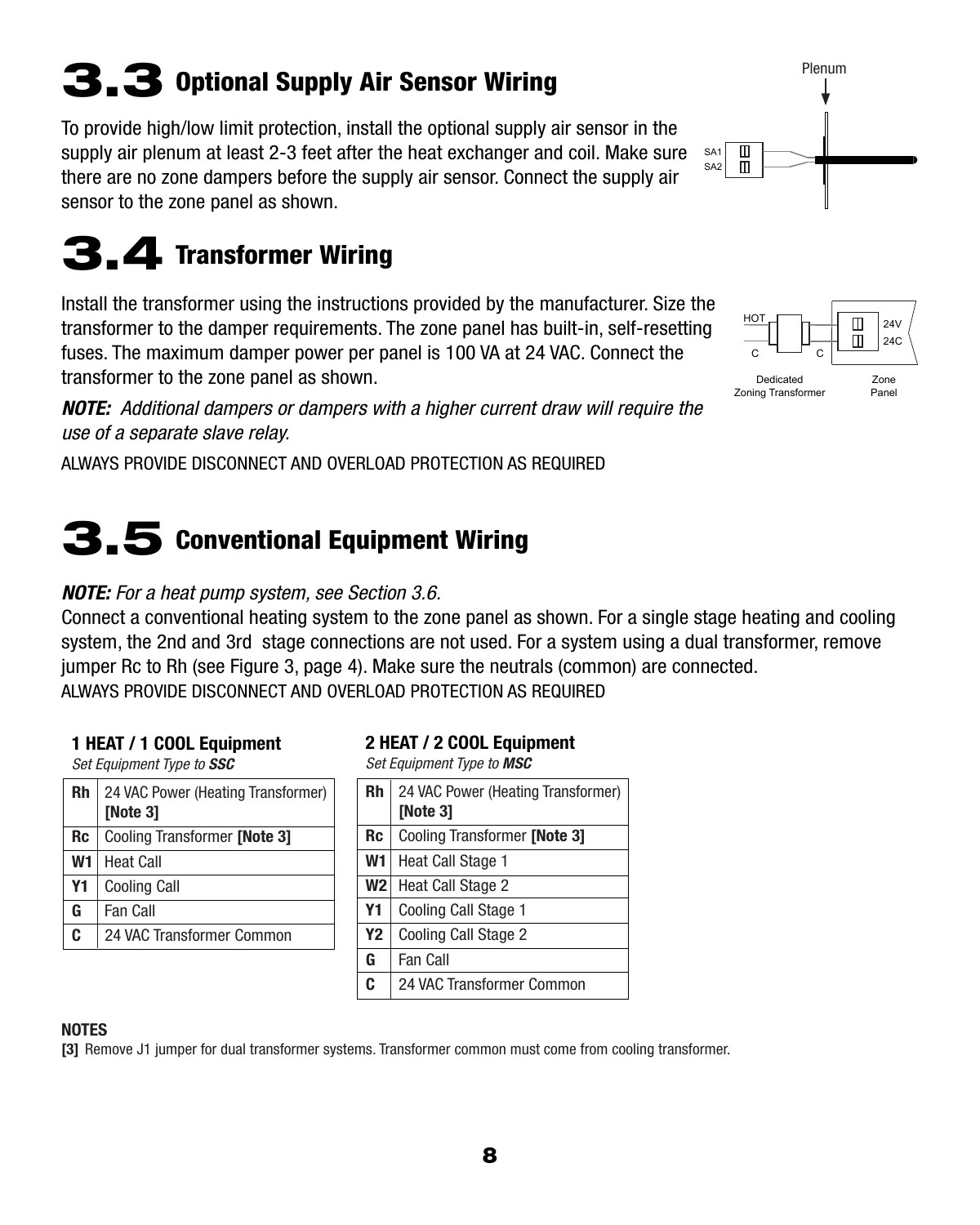# 3.6 Heat Pump Equipment Wiring

#### *NOTE: For Conventional Systems, see Section 3.5*

Connect a single or multi-stage heat pump system to the zone panel as shown. A conventional thermostat may be used with a heat pump system, however, emergency heat will be controlled by the panel emergency heat switch or the optional remote emergency heat switch. For a single stage system, the auxiliary heat control is not used. ALWAYS PROVIDE DISCONNECT AND OVERLOAD PROTECTION AS REQUIRED

#### 1 HEAT / 1 COOL - No Auxiliary Heat

*Set Equipment Type to SSH*

| <b>Rh</b> | 24 VAC Power (Heating Transformer)          |
|-----------|---------------------------------------------|
| <b>Rc</b> | Connected to Rh with Jumper                 |
| O/B       | <b>Changeover Valve [Note 4]</b>            |
| <b>Y1</b> | Compressor Call (1st Stage Heating/Cooling) |
| G         | Fan Call                                    |
| C         | 24 VAC Transformer Common                   |

#### 2 HEAT / 2 COOL - No Auxiliary Heat

*Set Equipment Type to MSH*

| Rh        | 24 VAC Power (Heating Transformer)                  |
|-----------|-----------------------------------------------------|
| <b>Rc</b> | Connected to Rh with Jumper                         |
| 0/B       | Changeover Valve [Note 4]                           |
| L         | <b>Optional System Fault Monitor</b>                |
| <b>Y1</b> | Compressor Call Stage 1 (1st Stage Heating/Cooling) |
| <b>Y2</b> | Compressor Call Stage 2 (2nd Stage Heating/Cooling) |
| G         | Fan Call                                            |
| C         | 24 VAC Transformer Common                           |
|           |                                                     |

#### 2 HEAT / 1 COOL - With Auxiliary Heat

*Set Equipment Type to MSH*

| <b>Rh</b>  | 24 VAC Power (Heating Transformer)                  |  |  |  |  |
|------------|-----------------------------------------------------|--|--|--|--|
| <b>Rc</b>  | Connected to Rh with Jumper                         |  |  |  |  |
| 0/B        | Changeover Valve [Note 4]                           |  |  |  |  |
|            | <b>Optional System Fault Monitor</b>                |  |  |  |  |
| <b>AUX</b> | Auxiliary Heat Relay (2nd Stage Heating)            |  |  |  |  |
| <b>Y1</b>  | Compressor Call Stage 1 (1st Stage Heating/Cooling) |  |  |  |  |
| Е          | <b>Emergency Heat Call</b>                          |  |  |  |  |
| G          | Fan Call                                            |  |  |  |  |
| C          | 24 VAC Transformer Common                           |  |  |  |  |
|            |                                                     |  |  |  |  |

#### 3 HEAT / 2 COOL - With Auxiliary Heat

*Set Equipment Type to MSH*

| <b>Rh</b>      | 24 VAC Power (Heating Transformer)          |  |  |  |  |
|----------------|---------------------------------------------|--|--|--|--|
| <b>Rc</b>      | Connected to Rh with Jumper                 |  |  |  |  |
| 0/B            | Changeover Valve [Note 4]                   |  |  |  |  |
| L              | <b>Optional System Fault Monitor</b>        |  |  |  |  |
| <b>AUX</b>     | Auxiliary Heat Relay (3rd Stage Heating)    |  |  |  |  |
| Υ1             | Compressor Call (1st Stage Heating/Cooling) |  |  |  |  |
| Y <sub>2</sub> | Compressor Call (2nd Stage Heating/Cooling) |  |  |  |  |
| E.             | <b>Emergency Heat Call</b>                  |  |  |  |  |
| G              | Fan Call                                    |  |  |  |  |
| C.             | 24 VAC Transformer Common                   |  |  |  |  |
|                |                                             |  |  |  |  |

#### **NOTES**

[4] O (cool active) or B (heat active) is selected in the configuration menu (section 4).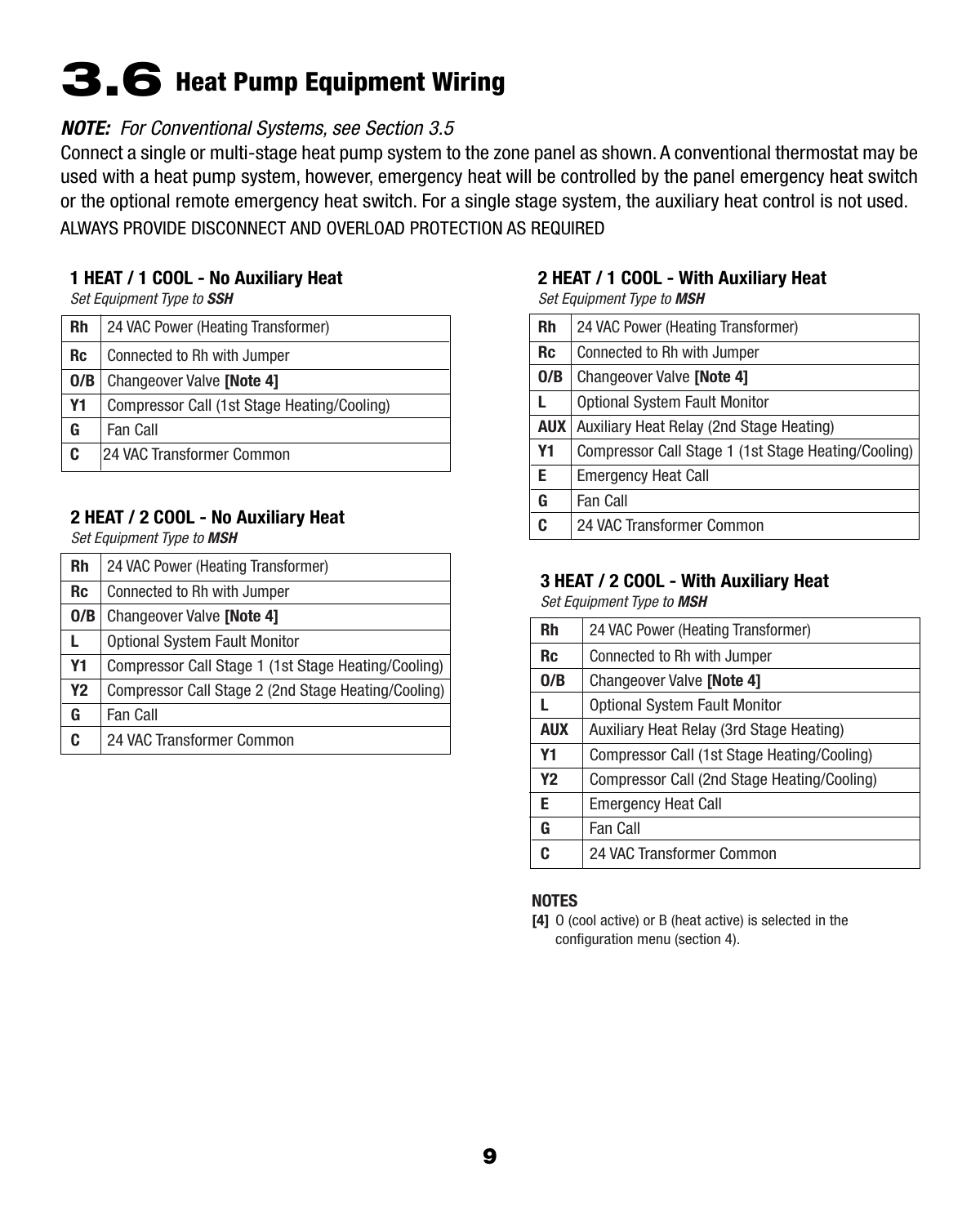# 4 Configuration

Use the following instructions to configure the zone panel. The zone panel is factory set for a 1 Heat / 1 Cool Conventional System with Conventional Thermostats (Heat Call on W, Cool Call on Y). If the zone panel is installed on other systems, you will need to make configuration changes described in this section.

### To start configuration:

- 1. Press **SETUP** and hold for 3 seconds.
- 2. The panel backlight will turn on and the display will change.
- 3. Change setting if needed by pressing SELECT.
- 4. To save and advance to the next setting press the **NEXT** button.
- 5. Repeat steps 3-4 as necessary.
- 6. Press HOLD FOR BACK for 3 seconds to go back a step.
- 7. Press HOLD FOR EXIT for 3 seconds to exit setup menu.

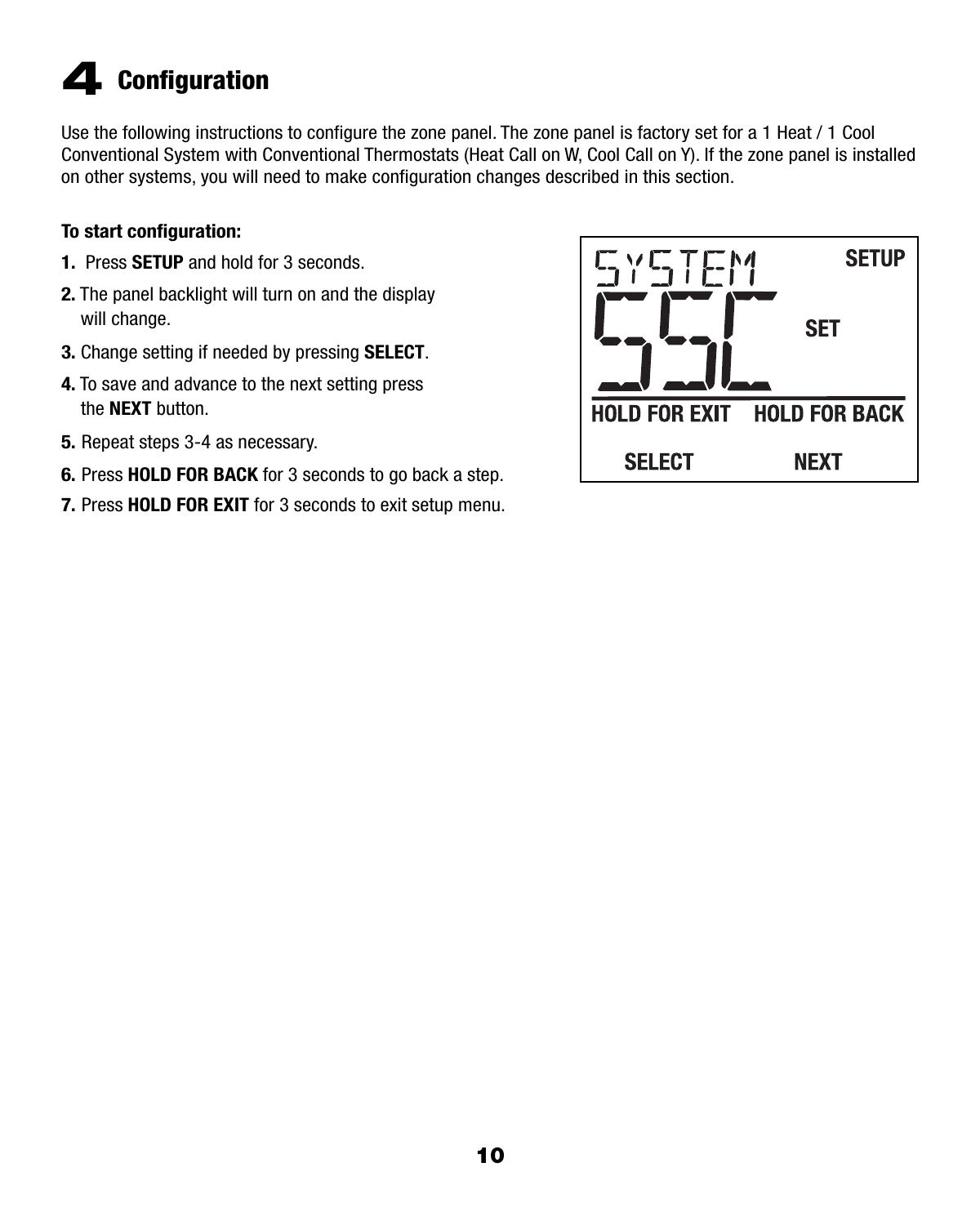# 4 Configuration

The configuration settings must be properly set in order for this zone panel to operate correctly. The Installer Settings will automatically adjust so that settings that do not apply to this installation will be skipped.

### All settings are shown below with comments.

| No.            | <b>Installer Setting</b><br>(Notes follow table) | <b>Display</b><br><b>Indicator</b> | <b>Factory</b><br><b>Default</b> | <b>Setting</b><br><b>Options</b> | <b>Comments</b><br>(More information follows this table)     |
|----------------|--------------------------------------------------|------------------------------------|----------------------------------|----------------------------------|--------------------------------------------------------------|
|                |                                                  |                                    |                                  |                                  |                                                              |
| $\mathbf{1}$   | <b>System Type</b>                               | <b>SYSTEM</b>                      | <b>SSC</b>                       | <b>SSC</b>                       | Select for 1H/1C conventional equipment [Note 1]             |
|                |                                                  |                                    |                                  | <b>MSC</b>                       | Select for 2H/1C up to 2H/2C conventional equipment [Note 1] |
|                |                                                  |                                    |                                  | <b>SSH</b>                       | Select for 1H/1C Heat Pump equipment                         |
|                |                                                  |                                    |                                  | <b>MSH</b>                       | Select for 2H/1C up to 3H/2C Heat Pump Equipment             |
| $\overline{2}$ | <b>Thermostat Type</b>                           | <b>TSTRT TP</b>                    | CON                              | CON                              | Select for all thermostats conventional type                 |
|                |                                                  |                                    |                                  | HP.                              | Select for all thermostats heat pump type                    |
| 3              | 1st Stage Fan Control                            | FAN 1                              | <b>GRS</b>                       | <b>GRS</b>                       | Select for 1st Stage fan controlled by equipment             |
|                |                                                  |                                    |                                  | EL.                              | Select for 1st Stage fan controlled by panel                 |
| 4              | <b>Auxiliary Fan Control</b>                     | <b>RUX FRN</b>                     | EL                               | <b>GRS</b>                       | Select for auxiliary fan controlled by equipment             |
|                |                                                  |                                    |                                  | EL.                              | Select for auxiliary fan controlled by panel                 |
| 5              | <b>Reversing Valve Control</b>                   | REV VRL                            | 0                                | $\Omega$                         | Select for cool active reversing valve                       |
|                |                                                  |                                    |                                  | 8                                | Select for heat active reversing valve [Note 2]              |
| 6              | <b>Auxiliary Stage</b>                           | COMP LOC                           | OFF                              | OFF                              | Select for Compressor runs with Auxiliary Heat Call          |
|                | <b>Compressor Heat</b>                           |                                    |                                  | <b>ON</b>                        | Select for Compressor is off with Auxiliary Heat Call        |
|                | Lockout                                          |                                    |                                  |                                  |                                                              |
| $\overline{7}$ | Zone Fan Purge Time                              | PURGE                              | 90                               | 300                              | Select for 300 second purge into calling zone at call end    |
|                |                                                  |                                    |                                  | 240                              | Select for 240 second purge into calling zone at call end    |
|                |                                                  |                                    |                                  | 180                              | Select for 180 second purge into calling zone at call end    |
|                |                                                  |                                    |                                  | 120                              | Select for 120 second purge into calling zone at call end    |
|                |                                                  |                                    |                                  | 90                               | Select for 90 second purge into calling zone at call end     |
|                |                                                  |                                    |                                  | 60                               | Select for 60 second purge into calling zone at call end     |
|                |                                                  |                                    |                                  | 30                               | Select for 30 second purge into calling zone at call end     |
|                |                                                  |                                    |                                  | 0                                | Select for no purge into calling zone at call end            |
| 8              | Supply Air Sensor Control                        | <b>SR SENS</b>                     | 985                              | 955                              | Select for Active Supply Air Sensor                          |
|                |                                                  |                                    |                                  | N <sub>0</sub>                   | Select for Inactive Supply Air Sensor [Note 3, 4]            |
| 9              | Temperature Scale*                               | <b>DEG</b>                         | DEG F                            | DEG F                            | Select for Fahrenheit display                                |
|                |                                                  |                                    |                                  | DEG C                            | Select for Celsius display                                   |
| 10             | Plenum High Limit Cutout                         | PLENUM                             | 135 Conv                         | 100 to 180                       | Select the maximum Supply Air Temperature the system         |
|                |                                                  | <b>SET HI LIMIT</b>                | 120 HP                           |                                  | can reach before shutting off all heating stages [Note 4, 5] |
|                |                                                  |                                    | (60°C Conv)                      | (40 to 80°C)                     |                                                              |
|                |                                                  |                                    | $(SC^cCHP)$                      |                                  |                                                              |
| 11             | Plenum Low Limit Cutout                          | PLENUM                             | 95                               | 30 to 60                         | Select the minimum Supply Air Temperature the system         |
|                |                                                  | <b>SET LO LIMIT</b>                | $(B^{\circ}C)$                   | $(C^cC$ to $15^cC)$              | can reach before shutting off all cooling stages [Note 4, 5] |

\*Note: Changing #9 will reset settings 10, 11, 13 and 14 to their default value. *(continued)*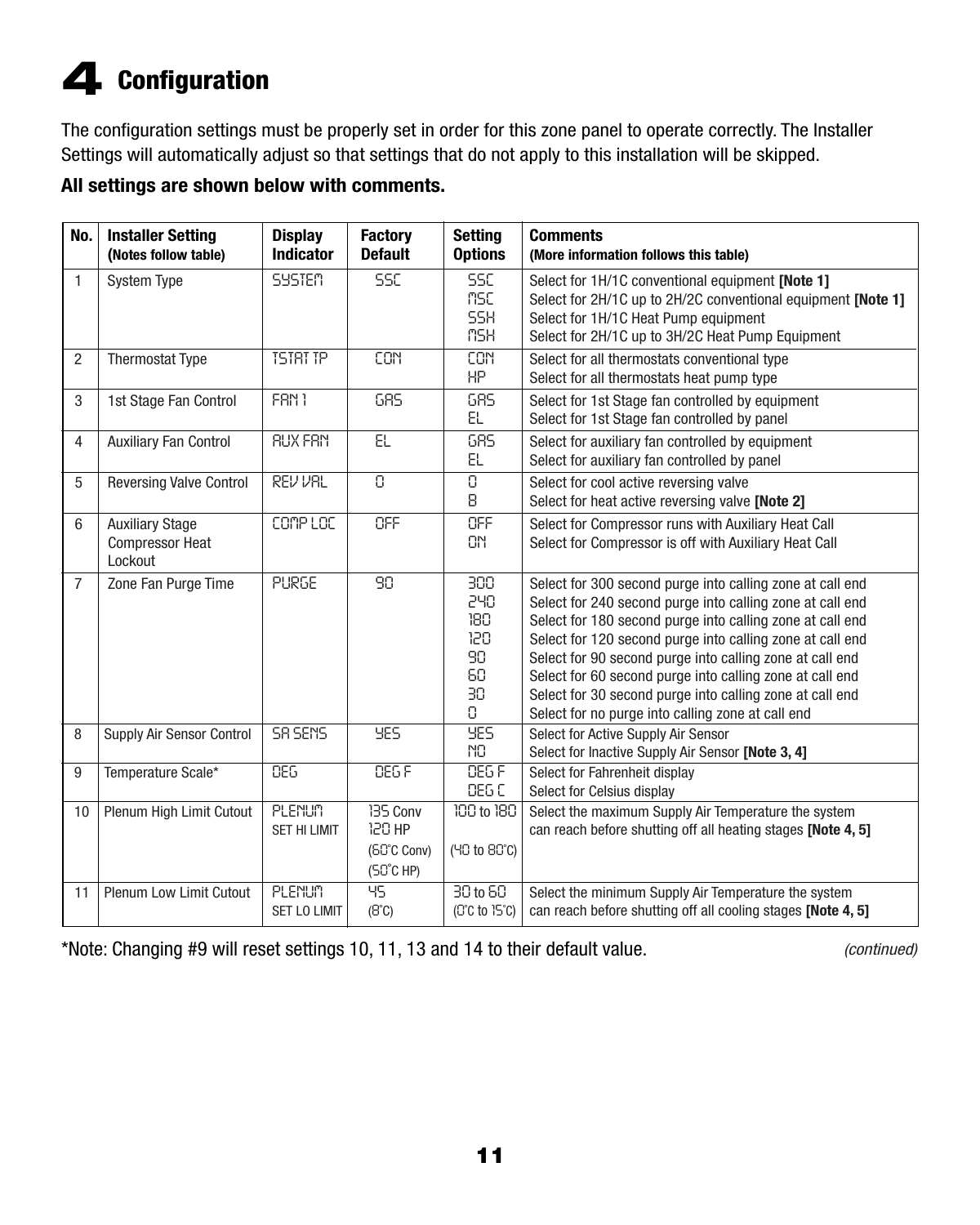| No. | <b>Installer Setting</b><br>(Notes follow table)             | <b>Display</b><br><b>Indicator</b> | <b>Factory</b><br><b>Default</b> | <b>Setting</b><br><b>Options</b>                                | <b>Comments</b><br>(More information follows this table)                                                                                                      |
|-----|--------------------------------------------------------------|------------------------------------|----------------------------------|-----------------------------------------------------------------|---------------------------------------------------------------------------------------------------------------------------------------------------------------|
| 12  | <b>Short Cycle Protection</b>                                | <b>SCP</b>                         | 5                                | $5$ to $0$                                                      | Selects a compressor short cycle protection delay of 5,<br>4, 3, 2, 1 or zero minutes after a compressor call                                                 |
| 13  | <b>Outdoor Sensor Compressor</b><br><b>Balance Point</b>     | COM BRL                            | NO                               | NO <sub>1</sub><br>0 to 50<br>$(-18^{\circ}C$ to $10^{\circ}C)$ | Disables Compressor Balance Point Control<br>Selects a Compressor Balance Point of 0 to 50° F<br>(-18°C to 10°C) [Note 6, 7]                                  |
| 14  | <b>Outdoor Sensor Auxiliary</b><br><b>Heat Balance Point</b> | <b>RUX BRL</b>                     | NO                               | NO.<br><b>40 to 70</b><br>$(4^{\circ}C$ to $22^{\circ}C)$       | Disables Auxiliary Heat Balance Point Control<br>Selects an Auxiliary Heat Balance Point of 40 to 70° F<br>(4°C to 22°C) [Note 6, 7]                          |
| 15  | <b>Equipment Staging</b>                                     | <b>STRGING</b>                     | <b>ZON</b>                       | <b>ZON</b><br><b>TIM</b><br><b>TST</b>                          | Select to stage on number of zones calling (Setting 16)<br>Select to stage on Zone Panel Timer<br>Select to stage on Thermostat Staging Calls [Note 8]        |
| 16  | <b>Equipment Staging Lock</b>                                | <b>STRGLOK</b>                     | 5                                | 2, 3                                                            | Selects the number of zones that must call before the<br>equipment will upstage Zone Count (setting $15 = ZON$ )                                              |
| 17  | Aux Heat Upstage Time                                        | <b>STRGTIN</b>                     | 10                               | 5, 10, 15,<br>20, 25, 30                                        | Selects an Aux Heat upstage timer of 5-30 minutes<br>(second stage for conventional systems) [Note 9]                                                         |
| 18  | Second Stage Fan Control                                     | <b>62 FRN</b>                      | ZON                              | ZON<br>516                                                      | Select to Turn on Second Stage Fan on number of calling<br>zones (Setting 19)<br>Select to Turn on Second Stage Fan when second stage<br>is activated         |
| 19  | Second Stage Fan                                             | G2 ZONES                           | 5                                | 2, 3                                                            | Select the number of zones that must call before the<br>second stage fan will turn on [Note 11]                                                               |
| 20  | <b>Priority Zone</b>                                         | <b>PRIORTY</b>                     | ľ                                | OFF<br>$1$ to $3$                                               | Select to have opposite calls answered in any zone<br>Select zone 1 to 3 to limit calls so equipment will only<br>service call matching last call of zone 1-3 |
| 21  | Opposite Mode Timer                                          | OP NODE                            | 15                               | 15 to 60                                                        | Select the number of minutes to delay system changeover<br>when zones are calling for heat and others zones are<br>calling for cooling.                       |
| 22  | Zone to Activate<br><b>Emergency Heat</b>                    | EM HERT                            | ŀ                                | NO.<br>$1$ to $\exists$                                         | Select to disable Emergency Heat from Thermostats<br>Select which Zone on the main panel is allowed to<br>call for emergency heat. [Note 10]                  |

#### NOTES - Configuration

- [1] Set thermostats to conventional.
- [2] O/B selection on equipment must match thermostat O/B selection.
- [3] Disable will not show plenum temperature.
- [4] Only available if optional supply air sensor is connected (Model 149156)
- [5] Only available if supply air sensor is enabled.
- [6] Only available if MSH system type is selected.
- [7] Only available if outdoor sensor is connected.
- [8] Multi-stage thermostats must be used.
- [9] For multi-stage heat pump equipment, Y2 is automatically upstaged 5 minutes after the initial call for heating and cooling.
- [10] Thermostat type in option 2 must be heat pump.
- [11] Only available if ZON was selected in Setting 18.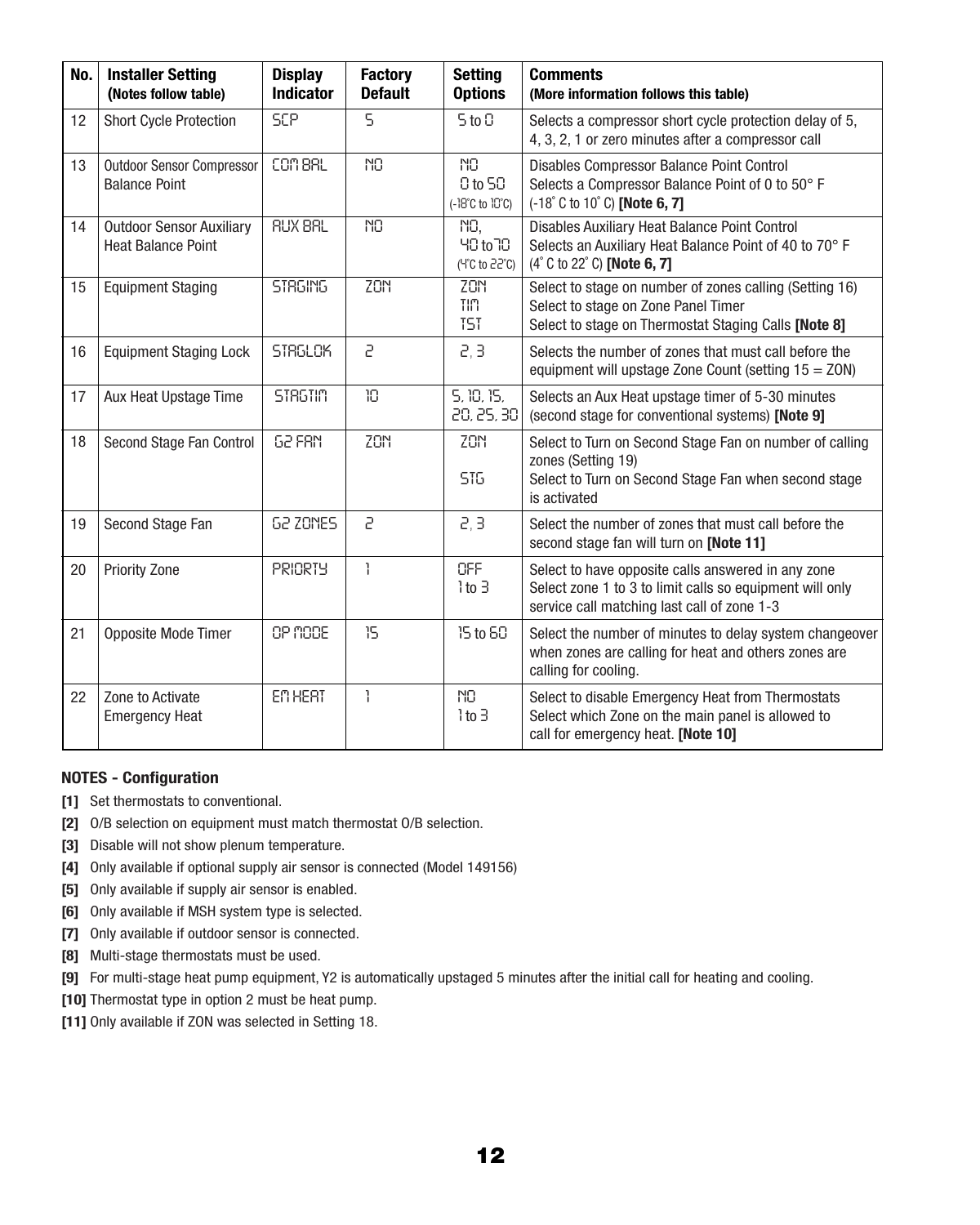# **System Checkout**

After the wiring and configuration is complete, built in automatic zone panel tests may be used to verify equipment, damper, and panel operation.

#### To start the panel Test Mode:

- 1. Ensure all wiring is complete and power has been applied to the main and expansion panels
- 2. Press TEST for 3 seconds and release
- **3. Press SELECT** to turn the test on and off
- 4. Press NEXT to move on to the next test
- 5. Press HOLD FOR EXIT for 3 seconds to exit test mode

#### The following tests are available in Test Mode:

#### *Heating Stage(s) Test ON or OFF*

This test turns on all heating stages (including O-B for heat pump configurations) the system fan, and commands all dampers to open. The heating stages will by energized by the type of system configured in the installer settings. A heat pump configuration will have all compressor calls and Auxiliary Heat. A conventional configuration will call all conventional heating stages. Press **SELECT** to Test or **NEXT** to advance to the next test.

## *Cooling Stage(s) Test ON or OFF*

This test turns on all cooling stages (including O-B for heat pump configurations), the system fan, and also commands all dampers to open. Press SELECT to Test or NEXT to advance to the next test.

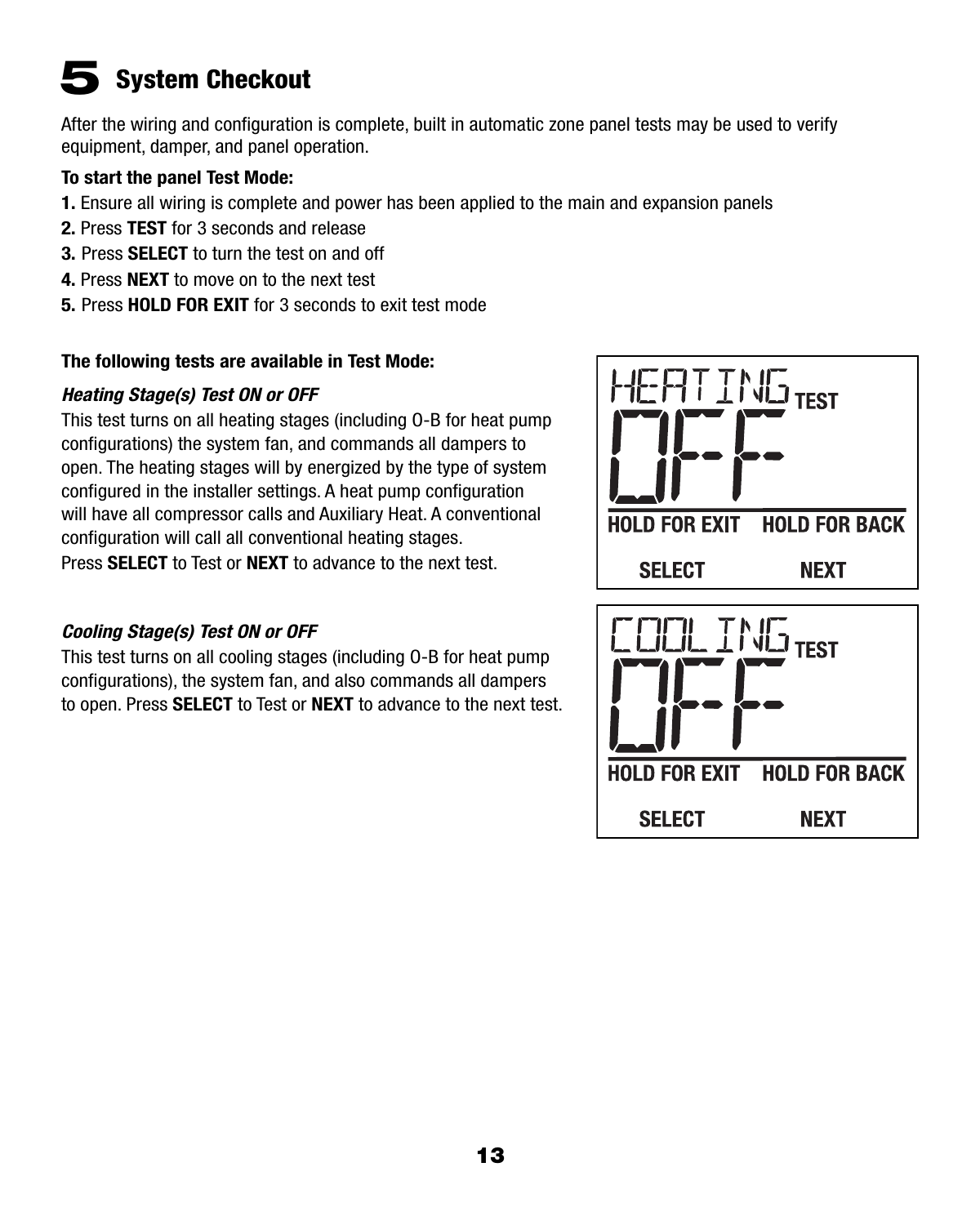## *Fan Stage(s) Test ON or OFF*

This test turns on all fan stages and commands all dampers to open. Press SELECT to test or NEXT to advance to the next test.

# **TEST HOLD FOR EXIT HOLD FOR BACK SELECT NEXT**



### *Damper Control Test PO or PC*

This test powers all dampers open or closed. Press SELECT to test or NEXT to return to the first test.

# 6 Operation

The Zone Panel has LED's and a built-in display to tell the installer and the system owner the current operating mode of the panel. Refer to the figure below and the following descriptions of the panel LED's for operation information.

| LED                     | <b>COLOR</b> | <b>INDICATION</b>                             |
|-------------------------|--------------|-----------------------------------------------|
| <b>Panel Status LED</b> |              |                                               |
| <b>Panel Power</b>      | Green        | <b>Flashing Green When Normal</b>             |
| <b>Equipment LED's</b>  |              |                                               |
| Rh                      | Red          | 24 VAC at equipment Rh Terminal               |
| Rc                      | Red          | 24 VAC at equipment Rc Terminal               |
| Υ1                      | Yellow       | <b>First Stage Compressor Call Active</b>     |
| Y2                      | Yellow       | Second Stage Compressor Call Active           |
| G                       | Green        | First Stage Fan Call Active                   |
| G2                      | Green        | Second Stage Fan Call Active                  |
| W1/E/AUX                | White        | W1, E or AUX Call Active                      |
| W2/0/B                  | White        | W <sub>2</sub> or Reversing Valve Call Active |
|                         | Yellow       | Input from Equipment Check is Active          |

*(continued)*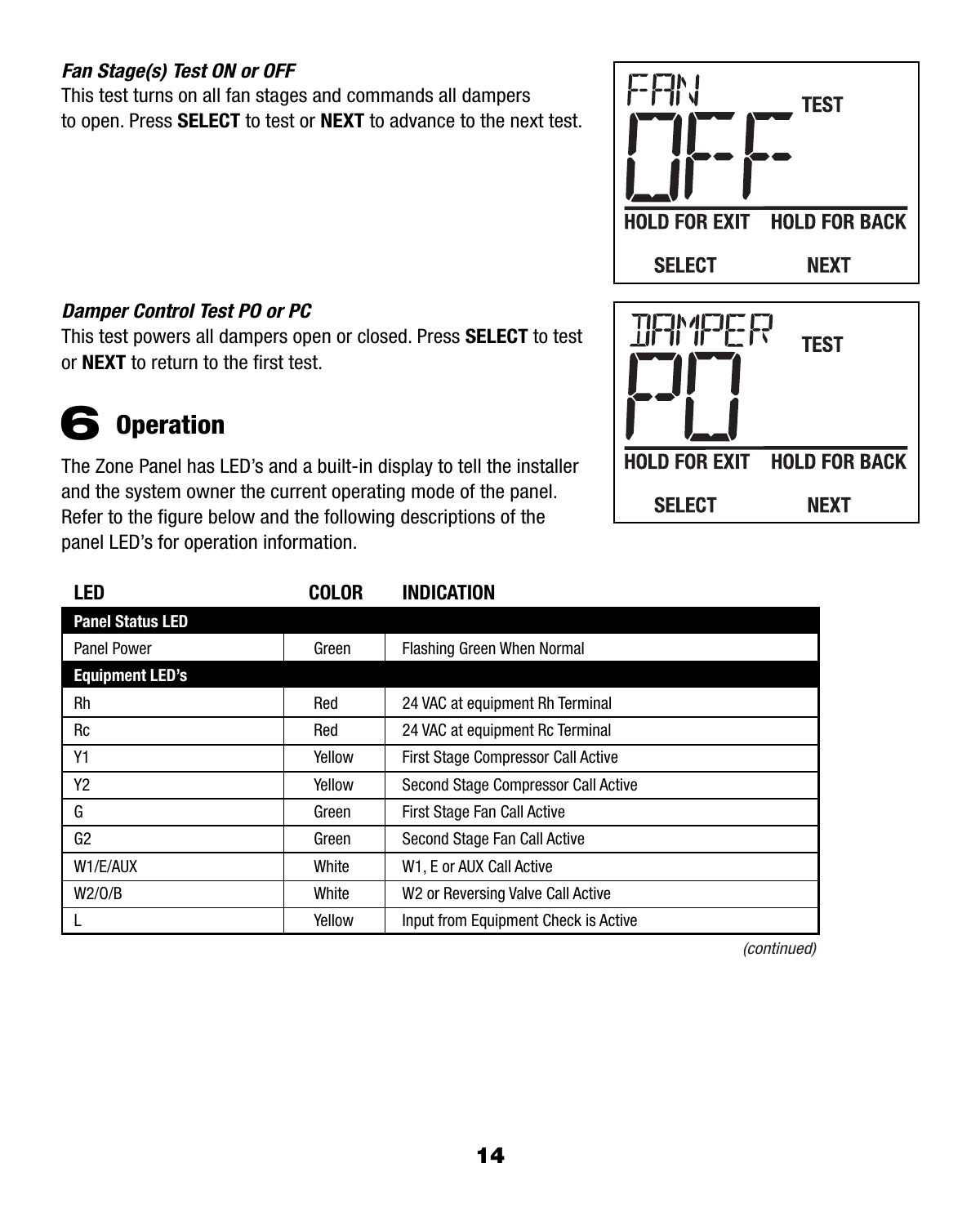| LED                                   | <b>COLOR</b> | <b>INDICATION</b>                                                                 |
|---------------------------------------|--------------|-----------------------------------------------------------------------------------|
| <b>Thermostat LED's (3 Positions)</b> |              |                                                                                   |
| R                                     | Red          | 24 VAC available to Thermostat                                                    |
| Υ1                                    | Yellow       | Thermostat First Stage Compressor Call                                            |
| Y <sub>2</sub>                        | Yellow       | <b>Thermostat Second Stage Compressor Call</b>                                    |
| W1/E/AUX                              | White        | Thermostat Call for W1 or E or AUX                                                |
| W2/0/B                                | White        | Thermostat Call for W2, 0 or B                                                    |
| G                                     | Green        | <b>Thermostat Fan Call</b>                                                        |
| <b>Damper LED's (3 Positions)</b>     |              |                                                                                   |
| Power Close / Power Open              | Red / Green  | Red On Damper Closed; Green on Damper Open<br>No light when wiring short detected |

In addition to LED's, the zone panel has a full function built-in backlit display panel that provides information on the current operations of the zone panel. When the zone panel is running in normal operation, the display is updated continuously to show the system operating parameters. The system will show the following status screens on the display.

### HEAT CALLS

Number of heat calls currently being serviced. Check the panel LED if it is necessary to determine exactly which zones are calling for heat operation. If Auxiliary Heat or Emergency Heat calls are active, the display will replace heat calls with Auxiliary or Emergency Heat Calls.



### COOL CALLS

Number of cool calls currently being serviced. Check the panel LED if it is necessary to determine exactly which zones are calling for cooling operation.

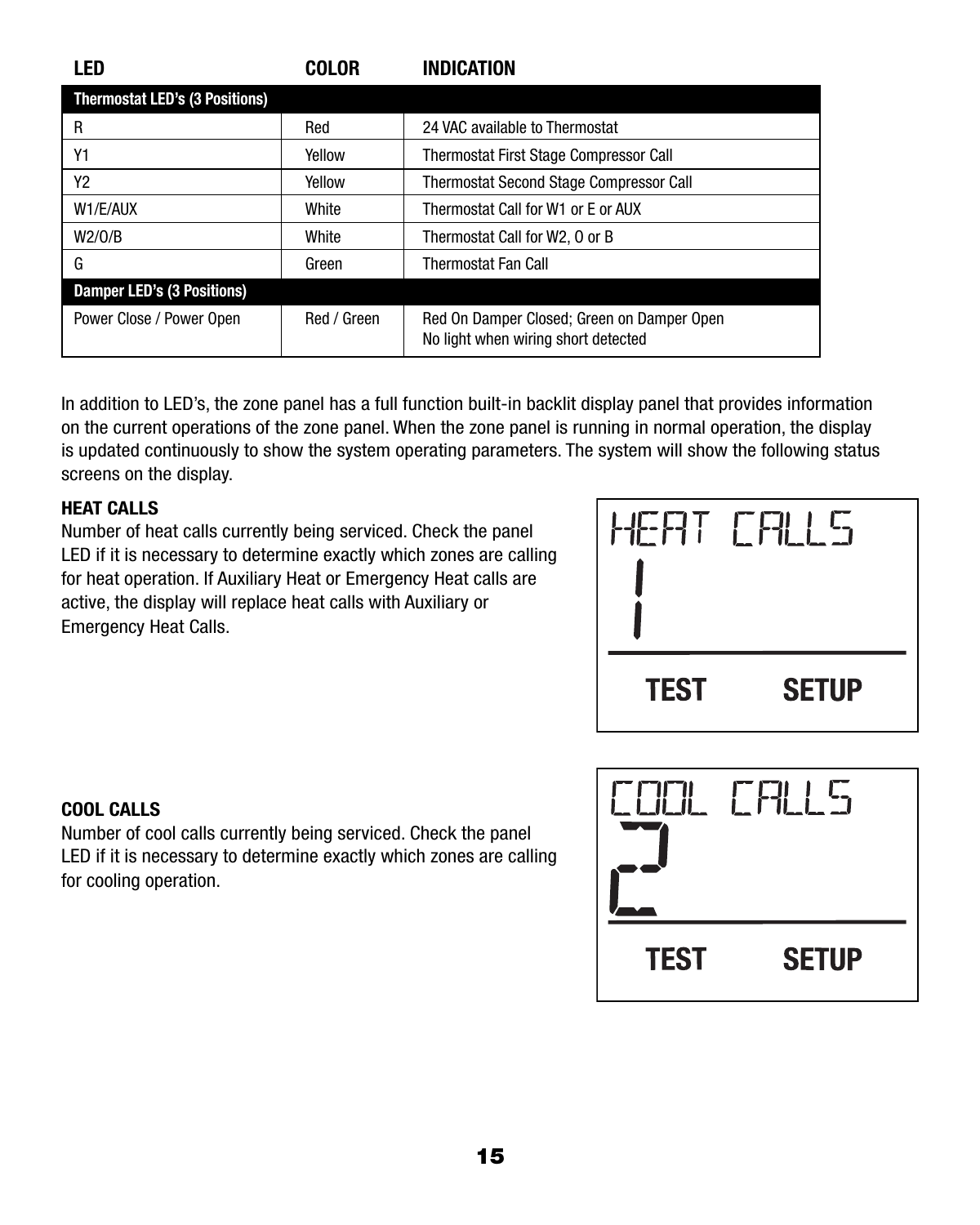### FAN CALLS

Number of fan calls currently being serviced. Check the panel LED if it is necessary to determine exactly which zones are calling for fan operation.

### Equipment Plenum Temperature (PLENUM TEMP)

When the optional plenum air temperature sensor is installed and enabled, the zone panel will display the Plenum temperature in the range of 30 - 200˚ F (-1 - 93˚C). Plenum Temperatures outside this range indicate an equipment error. See Section 7 Error Conditions for a further explanation.

*NOTES: When no zones are calling, the panel will command all dampers to open.* 

- *For maximum energy conservation, a purge will occur at the end of each call.*
- *No calls will be answered until the purge is complete.*
- *Dampers will not close if the plenum temperature sensor is not connected or is not functioning properly.*

### Emergency Heat Selection *(Multi-stage Heat Pump Systems Only)*

Emergency Heat can be selected at the main panel or from a Heat Pump Thermostat wired to the main panel. No cooling calls will be answered if emergency heat is switched on.

### To select Emergency Heat from the main panel:

- 1. Press and release the EM HEAT button located below the main display.
- 2. The display will update from HEAT CALLS to EM HEAT CALLS and will show COOL DISABLE to indicate that no compressor calls will be answered.
- 3. To stop Emergency Heat, press the EM HEAT button again.
- 4. The display will update from EM HEAT CALLS to HEAT CALLS and COOL CALLS will return.

### To select Emergency Heat from a thermostat

1. Set Emergency Heat Thermostat to Emergency Heat switch position (only one thermostat can control Emergency Heat)

#### *NOTE: Configuration setting number 22 in section 4 selects which thermostat is used to activate Emergency Heat.*

- 2. Raise heat setting on Emergency Heat Thermostat to create Emergency Heat call.
- 3. The zone panel display will update from HEAT CALLS to EM HEAT CALLS and will show COOL DISABLE to indicate that no compressor calls will be answered.
- 4. To stop Emergency Heat, set the Emergency Heat Thermostat to a non-emergency heat position or lower the temperature on the Emergency Heat Thermostat to end the emergency heat call.
- 5. The zone panel display will update from EM HEAT CALLS to HEAT CALLS and COOL CALLS.

#### *NOTE: Activating Emergency Heat Mode disables cooling calls from all zones and answers all heating calls with Emergency Heat.*



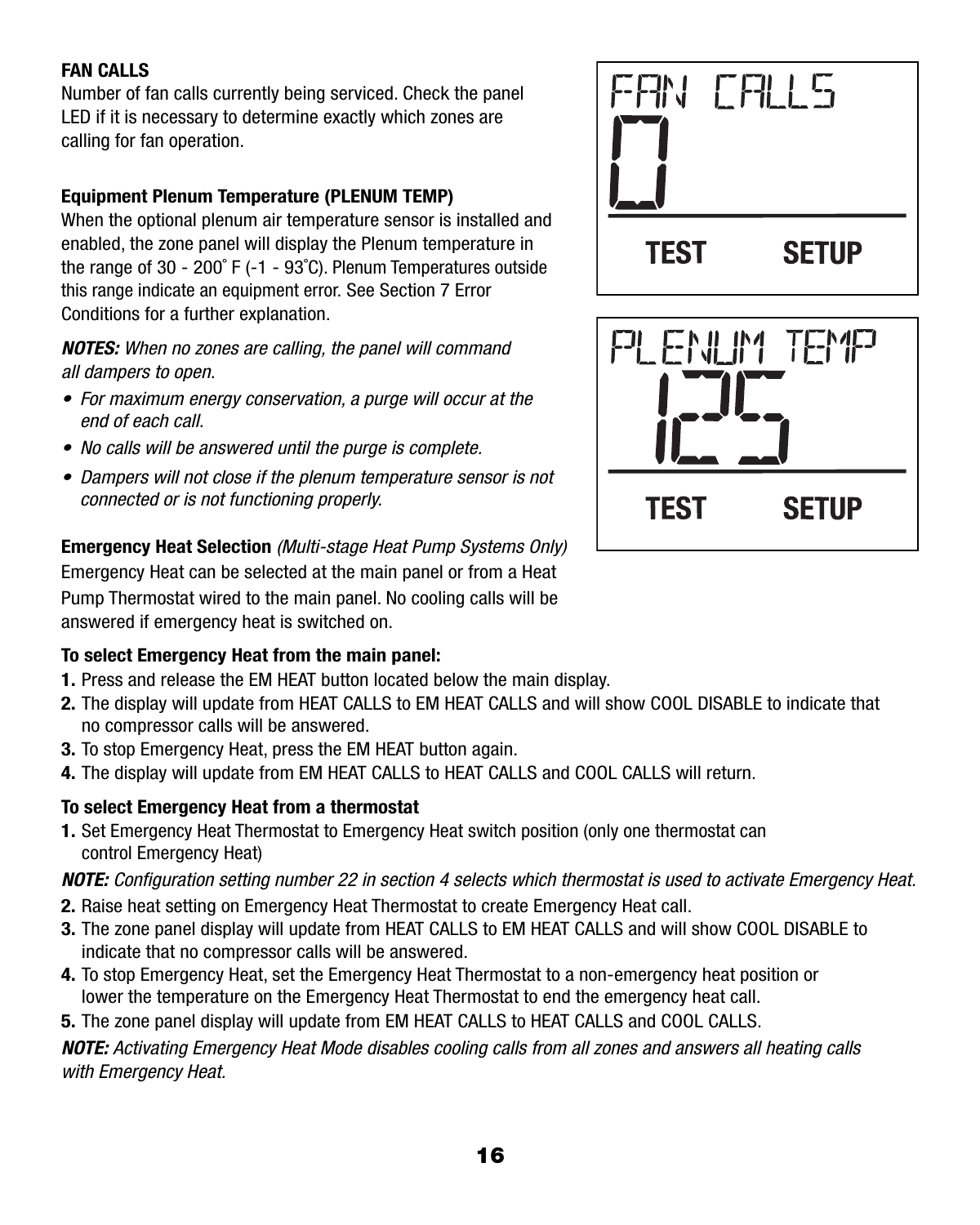# **Error Conditions**

The zone panel continually monitors various components of the zone system and will display a message when the following monitored conditions are detected.

### COOL DISABLE

#### Cooling is disabled when Emergency Heat has been selected on a heat pump system

Selecting emergency heat from a thermostat (See Installer Option 21) in heat mode will disable compressor cooling in all zones. To enable cooling, turn Emergency Heat Off at the panel and/or the priority thermostat calling for emergency heat and make a call other than emergency heat from the priority thermostat.



### High Plenum Temperature (PLENUM HI)

Displayed when the Plenum Temperature is exceeded during equipment heating operation. All heating stages will be turned off and the fan will be turned on until the plenum temperature returns to the normal range. Service the system immediately to prevent potential damage.



### Low Plenum Temperature (PLENUM LO)

Displayed when the Plenum Temperature is too low during equipment cooling operation. All cooling stages will be turned off and the fan will be turned on until the plenum temperature returns to the normal range. Service the system immediately to prevent potential damage.